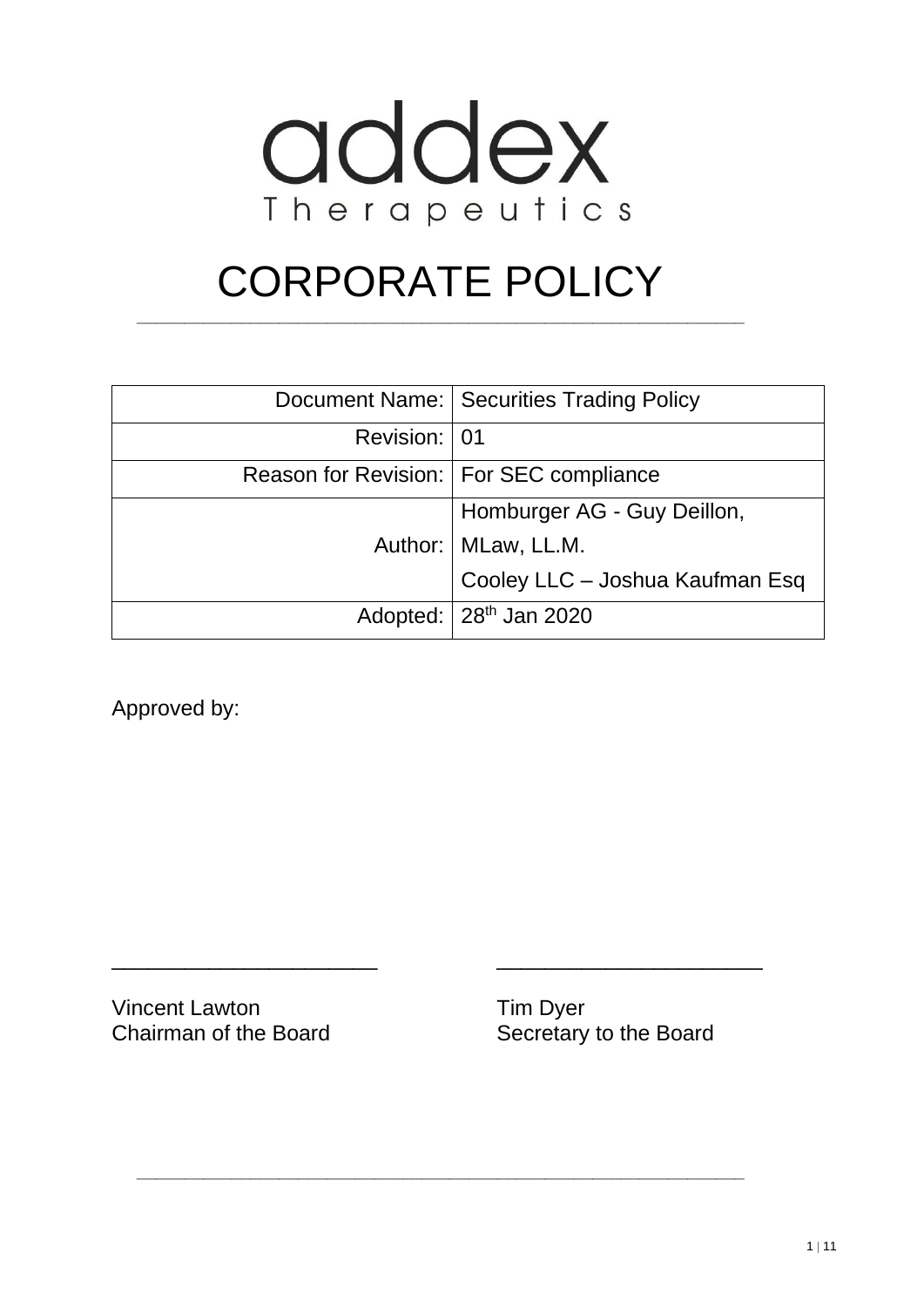|                         | Document Name: | <b>Securities Trading Policy</b> | addex       |
|-------------------------|----------------|----------------------------------|-------------|
| <b>CORPORATE POLICY</b> | Revision:      | 01                               |             |
|                         | Adopted:       | 28 <sup>th</sup> Jan 2020        | herapeutics |

#### **TABLE OF CONTENTS**

| 1. | <b>Purpose</b> |                                                                         |  |
|----|----------------|-------------------------------------------------------------------------|--|
| 2. |                |                                                                         |  |
| 3. |                |                                                                         |  |
| 4. |                |                                                                         |  |
| 5. |                | Which Transactions are Prohibited Under this Policy?  5                 |  |
| 6. |                | What Specific Restrictions Apply for the Executive Group? 5             |  |
|    | 6.1            |                                                                         |  |
|    | 6.2            |                                                                         |  |
|    | 6.3            |                                                                         |  |
|    | 6.4            |                                                                         |  |
| 7. |                | What Transactions Must be Reported by Members of the Board of Directors |  |
|    |                |                                                                         |  |
|    | 7.1            |                                                                         |  |
|    | 7.2            |                                                                         |  |
|    | 7.3            |                                                                         |  |
| 8. |                |                                                                         |  |
|    |                |                                                                         |  |
|    |                | Annex 2 – Example of Management Transaction Reporting Form10            |  |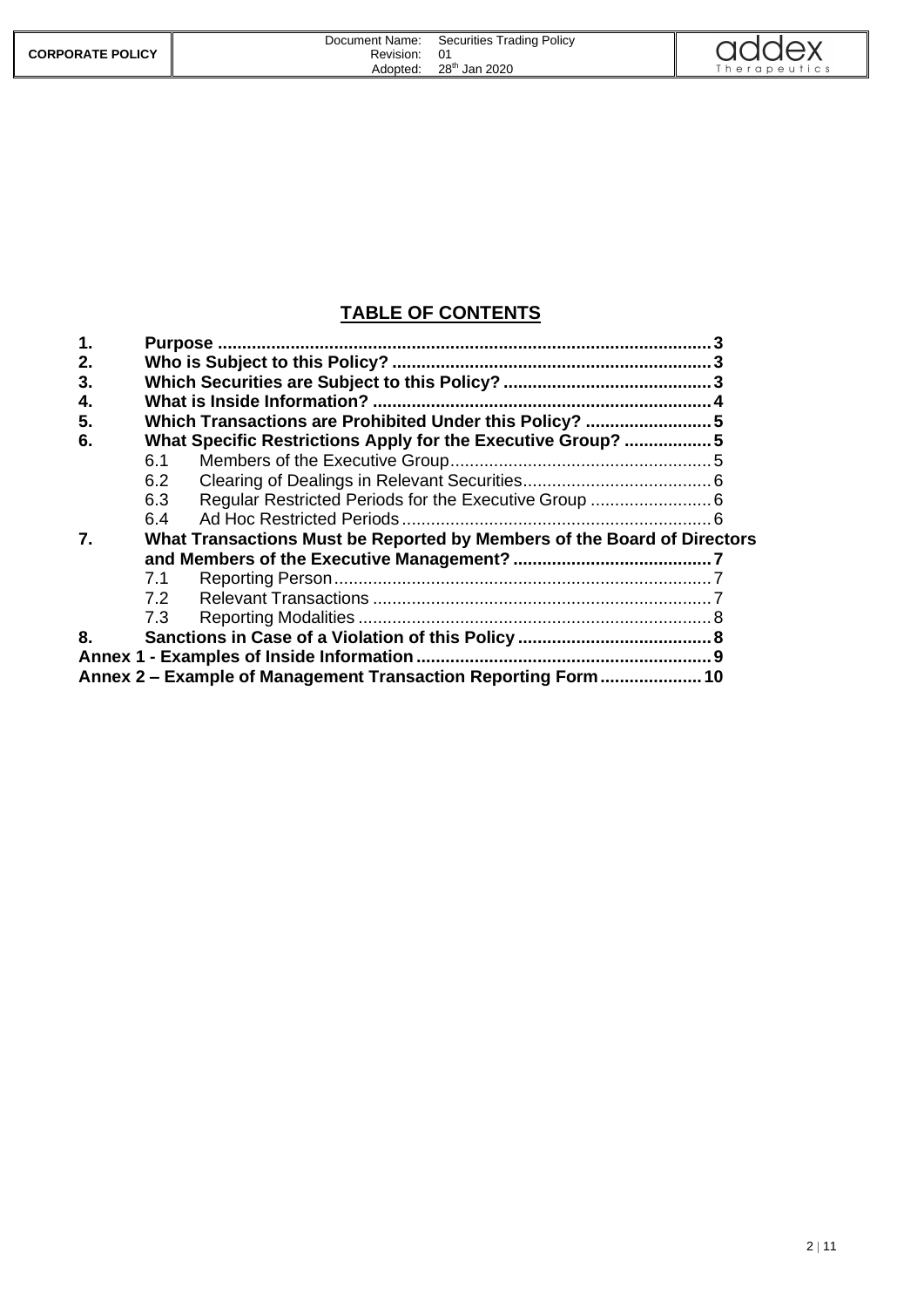|                         | Document Name: | Securities Trading Policy | addex        |
|-------------------------|----------------|---------------------------|--------------|
| <b>CORPORATE POLICY</b> | Revision:      | 01                        |              |
|                         | Adopted:       | 28 <sup>th</sup> Jan 2020 | Therapeutics |

#### <span id="page-2-0"></span>**1. Purpose**

Addex Therapeutics Ltd, a company incorporated in Plan-les-Ouates/Geneva, Switzerland, and listed on the SIX Swiss Exchange (**SIX**) (**Addex**), and all the companies included in its consolidated financial statements (**Addex Group**) have to comply with all applicable laws of Switzerland, as well as the rules and regulations of the SIX and of the Swiss Financial Market Supervisory Authority FINMA (**FINMA**) with respect to securities trading, abuse of inside information and market manipulation, as well as the federal securities laws of the United States of America and the rules of the Nasdaq Stock Market LLC (**Nasdaq**).

The purpose of this Inside Information and Securities Trading Policy (**Policy**) is to ensure that insiders do not take advantage of information not available to the investing public and do not engage in market manipulation or in certain transactions.

Accordingly, this Policy defines the rules and procedures to ensure that:

- a. Covered Persons (as defined below) refrain from trading in, and recommending that others trade in, Relevant Securities (as defined below) while possessing Inside Information (as defined below);
- b. Covered Persons keep Inside Information confidential;
- c. members of the Board of Directors and members of the Executive Management, as well as other employees of Addex do not trade in Relevant Securities during certain Restricted Periods (as defined below); and
- d. members of the Board of Directors and members of the Executive Management to report to Addex all of their transactions in Addex Securities.

This Policy is a binding directive issued by the Board of Directors of Addex.

<span id="page-2-1"></span>References in this Policy to one gender shall be deemed to include the other gender.

### **2. Who is Subject to this Policy?**

This Policy applies to all members of the Board of Directors and all members of the Executive Management, and of the scientific advisory board of the Addex Group, as well as any employee or consultant of the Addex Group.

<span id="page-2-2"></span>These persons are referred to as "**Covered Persons**".

### **3. Which Securities are Subject to this Policy?**

<span id="page-2-3"></span>This Policy applies in relation to:

- a. any shares of Addex;
- <span id="page-2-4"></span>b. any other securities (including debt securities) issued by Addex which are listed on a regulated exchange or securities market or for which an admission for listing is pending;
- c. any securities whose value is linked to the securities referred to under [a.](#page-2-3) or [b.](#page-2-4) above (e.g., convertible bonds, options, including those granted under an employee participation plan, or pre-emptive rights), regardless of whether issued by Addex or by a third party, and regardless of whether such securities provide for actual delivery or cash settlement; and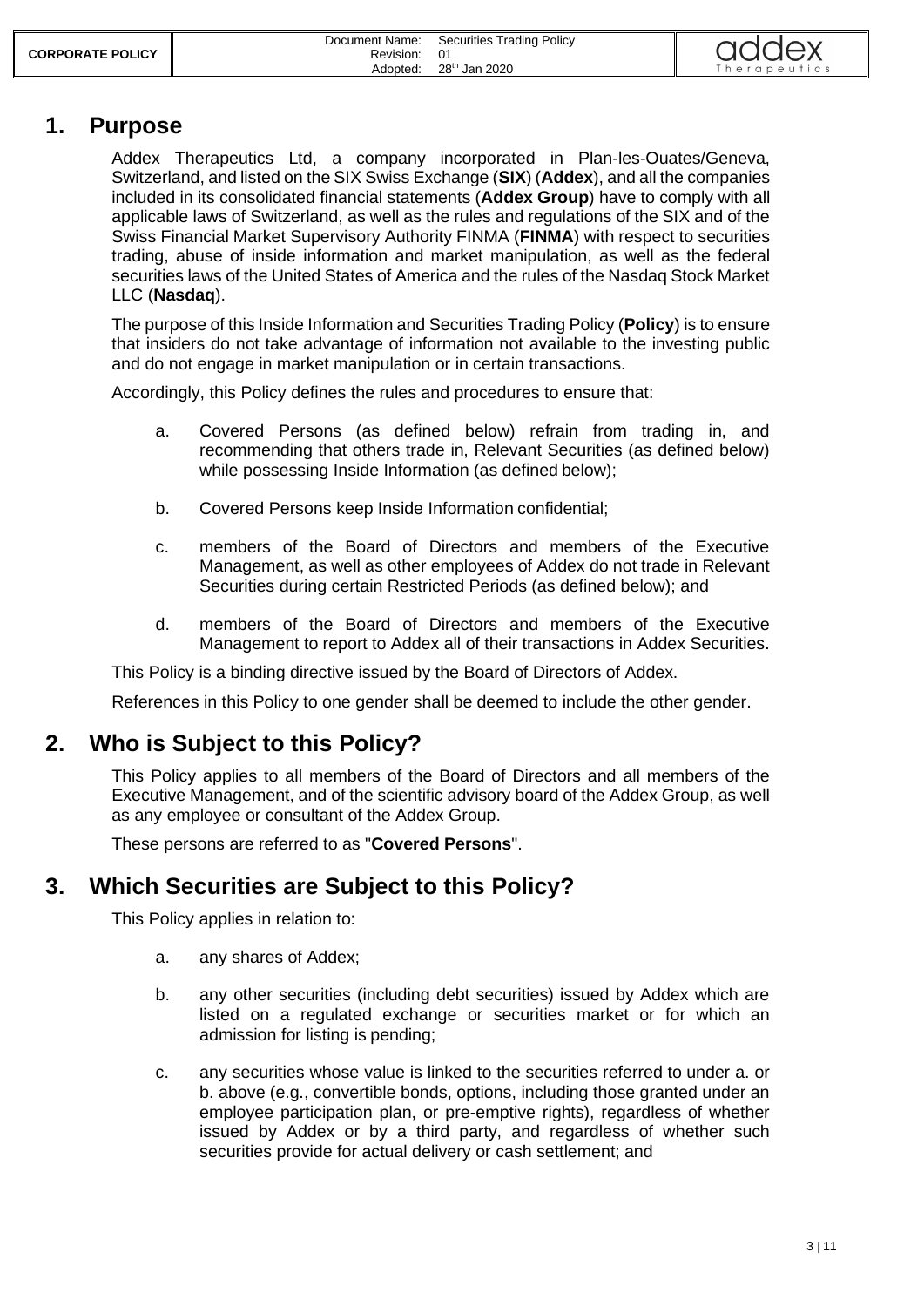d. any other financial instrument (including, but not limited to, index products and equity baskets) whose price is materially influenced by the securities referred to under a. or b. above; "materially influenced" as used in the preceding sentence shall be deemed existent if the price of a financial instrument is dependent to a degree of more than 25 % on the securities referred to under a. or b. above.

The securities defined under a., b., c. and d. above are defined as "**Addex Securities**".

This Policy further applies in relation to any securities and/or financial instrument of non-Addex companies traded on a regulated market where a Covered Person, in the course of his position or employment, acquires confidential information on the non-Addex company that is likely to affect the value of those securities, such as Addex planning to launch a public offer for such securities or otherwise planning to undertake with such non-Addex company a significant commercial transaction.

All securities listed in this Section, including securities issued by non-Addex Companies as applicable, are collectively referred to as "**Relevant Securities**".

### <span id="page-3-0"></span>**4. What is Inside Information?**

**Inside Information** refers to facts (including, without limitation, firm intentions, unrealized plans and prospects), other than rumors and speculation, of sufficiently clear and certain nature (as defined below):

- a. which are confidential (as defined below);
- b. which have arisen in the Company's sphere of activity or relate to facts external to the Company (such as knowledge of financial analysis, rating decisions, industry-specific or general economic developments, awaiting publication) or which relate to any Relevant Securities; and
- c. which are price-sensitive (as defined below).

Information is of sufficiently clear and certain nature if it

- a. indicates circumstances that exist or may reasonably be expected to come into existence or indicates an event that has occurred or may reasonably be expected to occur; and
- b. is specific enough to enable a conclusion to be drawn as to the possible effect of those circumstances or that event on the price of the Relevant Securities.

Information is deemed to be **confidential**

- a. if it is not generally available but restricted to a limited group of people. Information is deemed to be generally available (*i.e.*, in the public domain) if third parties are able to obtain it from generally accessible sources. Information has not been made public as long as *the Company itself* has not publicly disclosed it by way of a media release or public regulatory filing. Rumors or "talk on the street," even if widespread and reported in the media, do not constitute a public release until Addex itself shall have released the relevant information in its entirety; and
- b. until the end of trading on the first trading day after the Inside Information has been publicly released by Addex in its entirety.

Information is deemed to be **price-sensitive** if such information is capable of affecting the investment behavior of a reasonable market participant and, thus, of substantially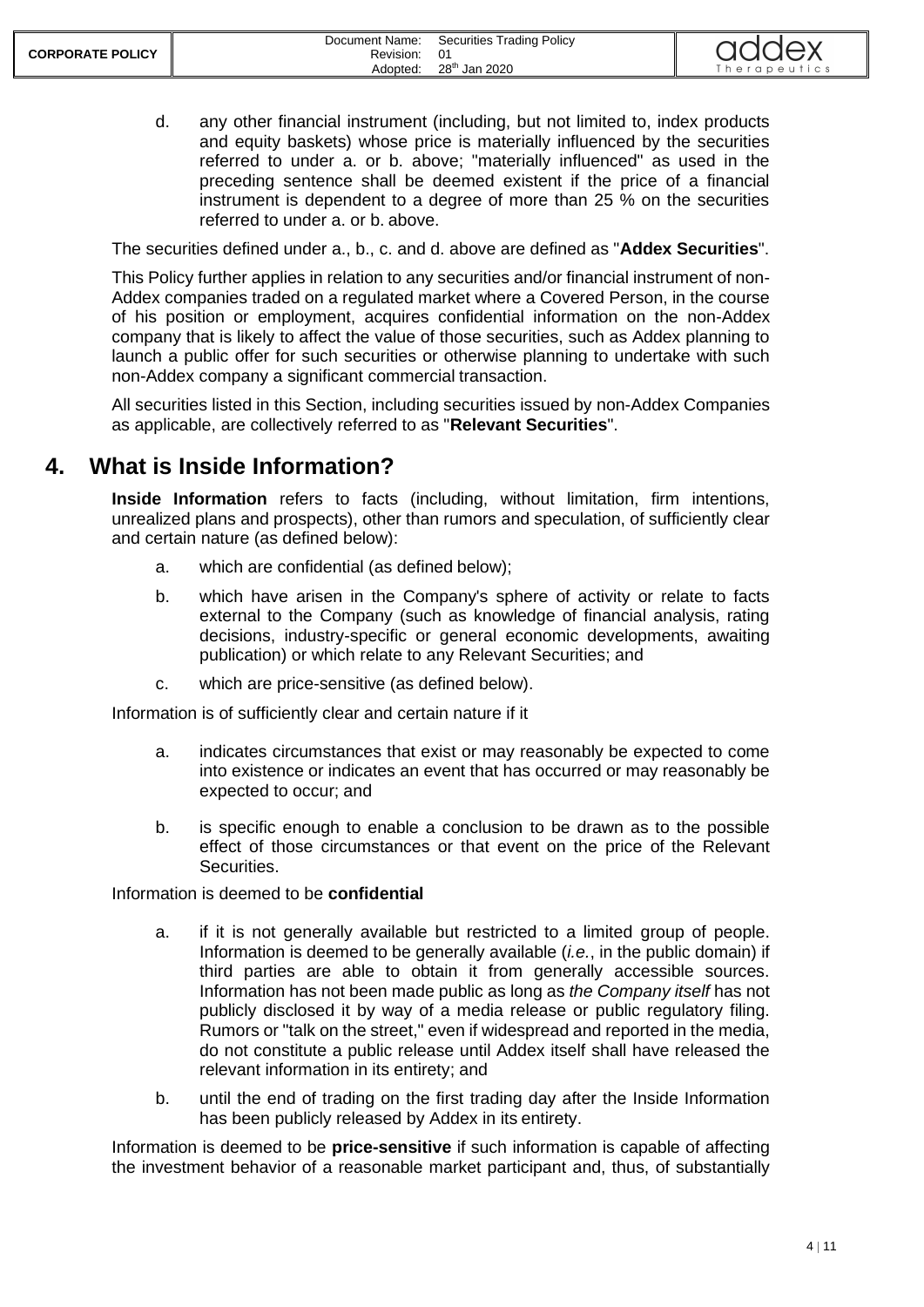influencing the market price of Relevant Securities to an extent that is considerably greater than the usual price fluctuations.

<span id="page-4-0"></span>For examples of Inside Information please refer to Annex 1 hereto.

### **5. Which Transactions are Prohibited Under this Policy?**

A Covered Person who is in possession of Inside Information or is subject to a regular or an ad hoc Restricted Period (as defined below) (**Insider**) may not:

- a. directly or indirectly engage in any transaction in any Relevant Securities, whether for his own account or for the account of another person;
- b. disclose Inside Information to anyone other than a person whose position requires him to know the Inside Information and who (i) is, or by receipt of such Inside Information becomes, subject to this Policy, or (ii) who is subject to a statutory or professional secrecy obligation , or (iii) who has entered into a confidentiality undertaking and an undertaking not to use the Inside Information (other than permissible pursuant to applicable laws), provided, in each case, that the third person has been advised of its confidentiality and non-use obligations and the disclosure of Inside Information and the advice is documented;
- c. recommend or induce another person to deal in Relevant Securities based on such Inside Information.

The prohibitions under this Section above shall not apply if:

- a. a Covered Person, at a time when he did not possess Inside Information, had entered into a binding contract, provided instructions to another person to deal in Relevant Securities, or was subject to a written plan (such as an employee participation plan or a plan meeting the requirements of Rule 10b5-1 promulgated under the Securities Exchange Act of 1934) for trading Relevant Securities; and
- b. the contract, instruction or written plan does not allow the Covered Person to exercise any subsequent influence over when, whether or at what price to effect purchases or sales of Relevant Securities; and
- c. no alteration to, or deviation from, the original contract, instruction or plan was made after the Covered Person came into possession of the Inside Information.

Furthermore, the prohibitions of this Section above shall not apply to the exercise of options, conversions of convertible bonds or the exercise of warrants or similar rights to Relevant Securities within the scope of an employee participation plan on the (2) two business days prior to the date of expiry of such right; provided, that any securities issued upon exercise therefore shall be subject to the trading restrictions provided for herein.

### <span id="page-4-1"></span>**6. What Specific Restrictions Apply for the Executive Group?**

#### <span id="page-4-2"></span>**6.1 Members of the Executive Group**

Under this Policy, members of the Board of Directors and members of the Executive Management and employees directly reporting to them including their respective staff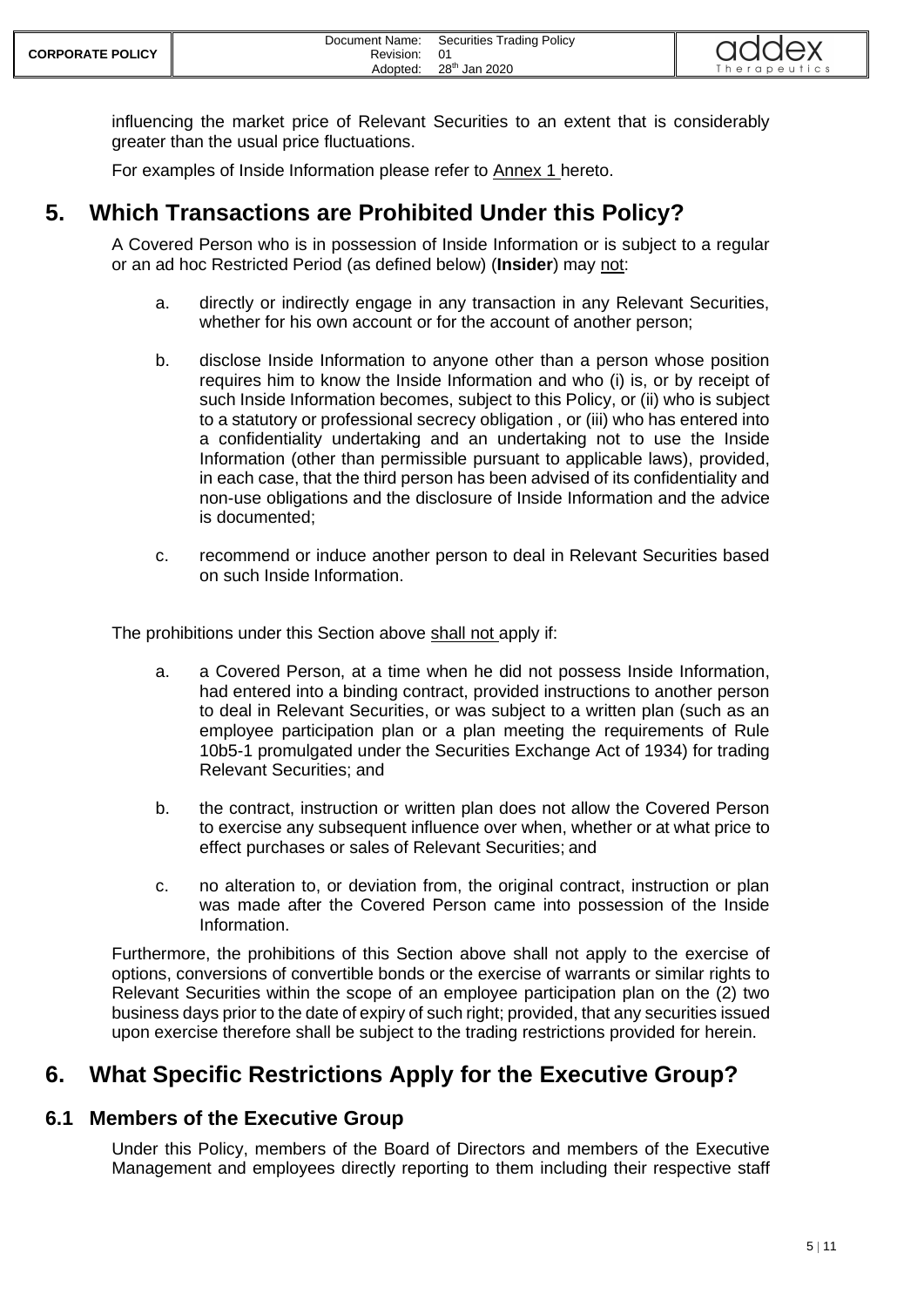| <b>CORPORATE POLICY</b> | Document Name:<br>Revision: | <b>Securities Trading Policy</b><br>-01 | addex        |
|-------------------------|-----------------------------|-----------------------------------------|--------------|
|                         | Adopted:                    | 28 <sup>th</sup> Jan 2020               | Therapeutics |

having access to Inside Information (all such persons are referred to as members of the **Executive Group**) are subject to general restrictions on trading in Addex Securities due to their access to confidential information on a regular basis. These restrictions apply in addition to those set forth in Section 5 above.

#### <span id="page-5-0"></span>6.2 **Clearing of Dealings in Relevant Securities**

A member of the Executive Group must not deal in any Relevant Securities without obtaining clearance to deal in advance in accordance with this Section 6.2:

- a. A member of the Board or a member of the Executive Committee must not deal in any Relevant Securities without first notifying the Chief Financial Officer or the Head of Finance and receiving clearance to deal from him.
- b. Other members of the Executive Group must not deal in Relevant Securities without first notifying the Chief Financial Officer or the Head of Finance and receiving clearance to deal from him.

A response to a request for clearance to deal must be given to the requesting member of the Executive Group within two (2) business days of the request being made.

Addex must maintain a record of the response to any dealing request made by a member of the Executive Group and of any clearance given. A copy of the response and clearance (if any) must be given to the requesting member of the Executive Group.

A member of the Executive Group who is given clearance to deal in accordance with this Section must deal as soon as possible and in any event within two (2) business days of clearance being received.

#### <span id="page-5-1"></span>**6.3 Regular Restricted Periods for the Executive Group**

For a member of the Executive Group, trading in Relevant Securities is prohibited during the following **regular Restricted Periods**, regardless of whether a member is in possession of Inside Information:

- a. the period starting two (2) weeks prior to the end of any half yearly reporting period of Addex and ending one (1) full trading day following the respective public release of semi-annual results;
- b. the period starting two (2) weeks prior to the end of any yearly reporting period of Addex and ending one (1) full trading day following the respective public release of annual results;
- c. the period starting two (2) weeks before any public earnings release of Addex and ending one (1) full trading day following such public release; and
- d. the period starting four (4) weeks prior to the first public release of an offering memorandum for the issuance of Relevant Securities and ending one (1) full trading day following such public release.

#### <span id="page-5-2"></span>**6.4 Ad Hoc Restricted Periods**

The Chairman, the Chief Executive Officer the Chief Financial Officer or the Head of Finance may, in their sole discretion, impose **Ad Hoc Restricted Periods** from time to time where they consider it necessary or appropriate, including (without limitation) where Inside Information exists or where restrictions are required or appropriate to comply with regulatory or other requirements. Whenever an Ad Hoc Restricted Period is imposed, the Covered Persons who are to such Ad Hoc Restricted Period and the restrictions on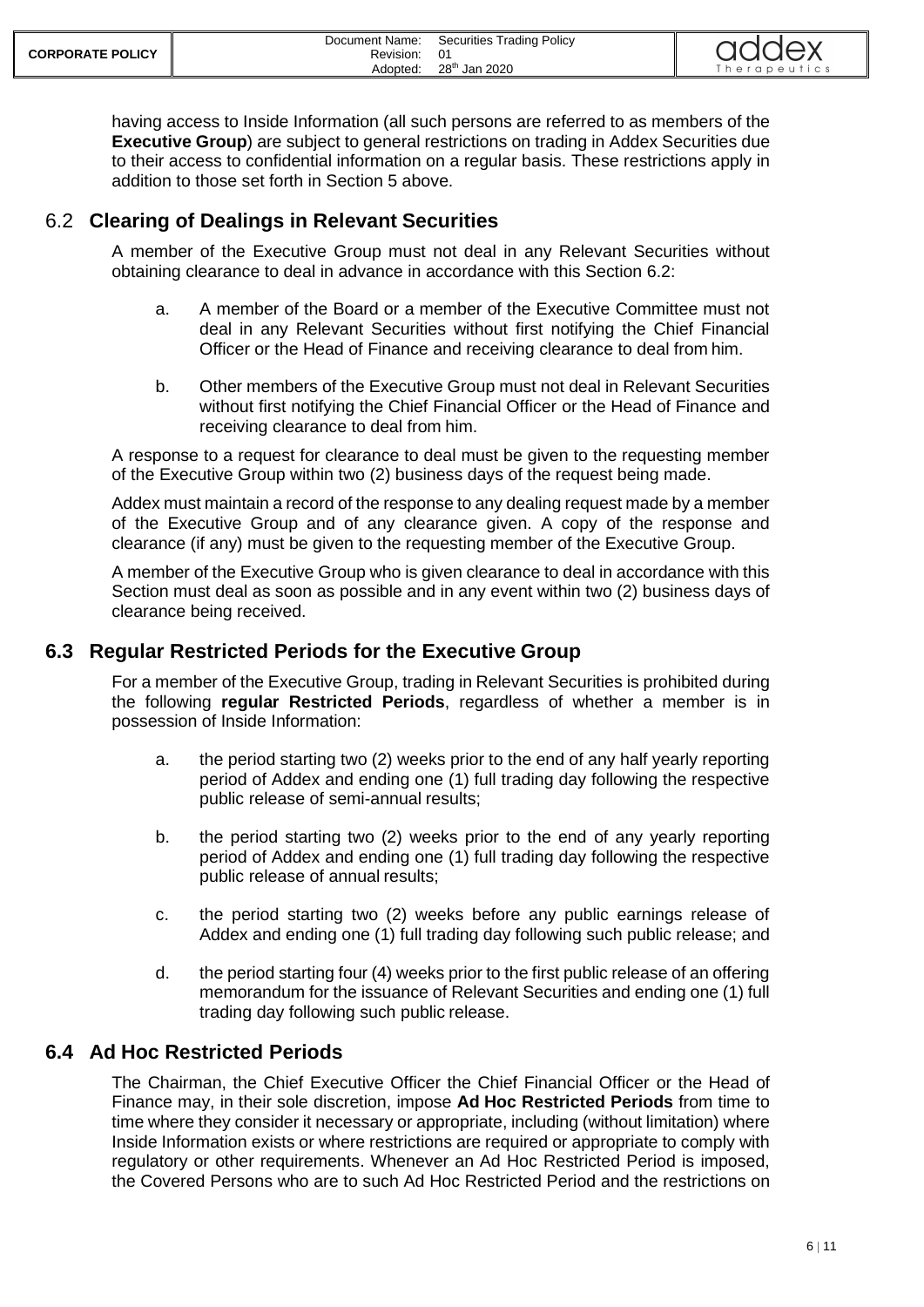trading that will apply shall be defined. An Ad Hoc Restricted Period imposed in connection with Inside Information shall end one (1) full trading day after such Inside Information has been made public by the Company in its entirety or deemed by the imposing person to no longer qualify as Inside Information.

The Chief Financial Officer or Head of Finance shall notify any Restricted Period to all Covered Persons to whom such restrictions shall apply.

### <span id="page-6-0"></span>**7. What Transactions Must be Reported by Members of the Board of Directors and Members of the Executive Management?**

The disclosure of transactions in Addex Securities by members of the Board of Directors and the members of the Executive Management (each a **Reporting Person**) enhances the information available to investors because these persons benefit from a lead-time in information that may be relevant in valuing the Addex Securities.

#### <span id="page-6-1"></span>**7.1 Reporting Person**

In accordance with applicable listing regulations, each Reporting Person must report to Addex any Relevant Transaction (as defined in Section 7.2) effected by

- a. the Reporting Person; and
- b. any other person or entity, including a trust, corporation, partnership or other association, (y) whose securities are legally or beneficially owned or controlled by the Reporting Person or (z) which the Reporting Person may influence in his or its investment decision, in particular persons effecting transactions based on a delegation of authority including the power to trade in securities within the framework of an asset management agreement (each of these persons or entities hereinafter a **Controlled Person**).

#### <span id="page-6-2"></span>**7.2 Relevant Transactions**

The transaction must be reported if it is a purchase (or subscription accepted according to corporate law) or sale or grant of Addex Securities (**Relevant Transaction**).

However, following transactions must not be reported under this Section:

- a. allocation of subscription rights by Addex to existing shareholders regarding Addex Securities (but the exercise of such subscription rights/purchase of shares, or the purchase and sale of such subscription rights must be reported);
- b. exercise of option rights (whether granted or purchased), including the purchase and sale of underlying Addex Securities resulting from such exercise (but the exercise of option rights granted on the basis of lit. e below, as well as the purchase or sale of such options rights must be reported);
- c. the giving of Addex Securities in pledge, usufruct or in lending;
- d. inheritances, donations and liquidation of marital property;
- e. transaction that takes place on the basis of an employment agreement or a compensation scheme with Addex; provided the Reporting Person cannot cause such transaction to take place through his | her conscious decision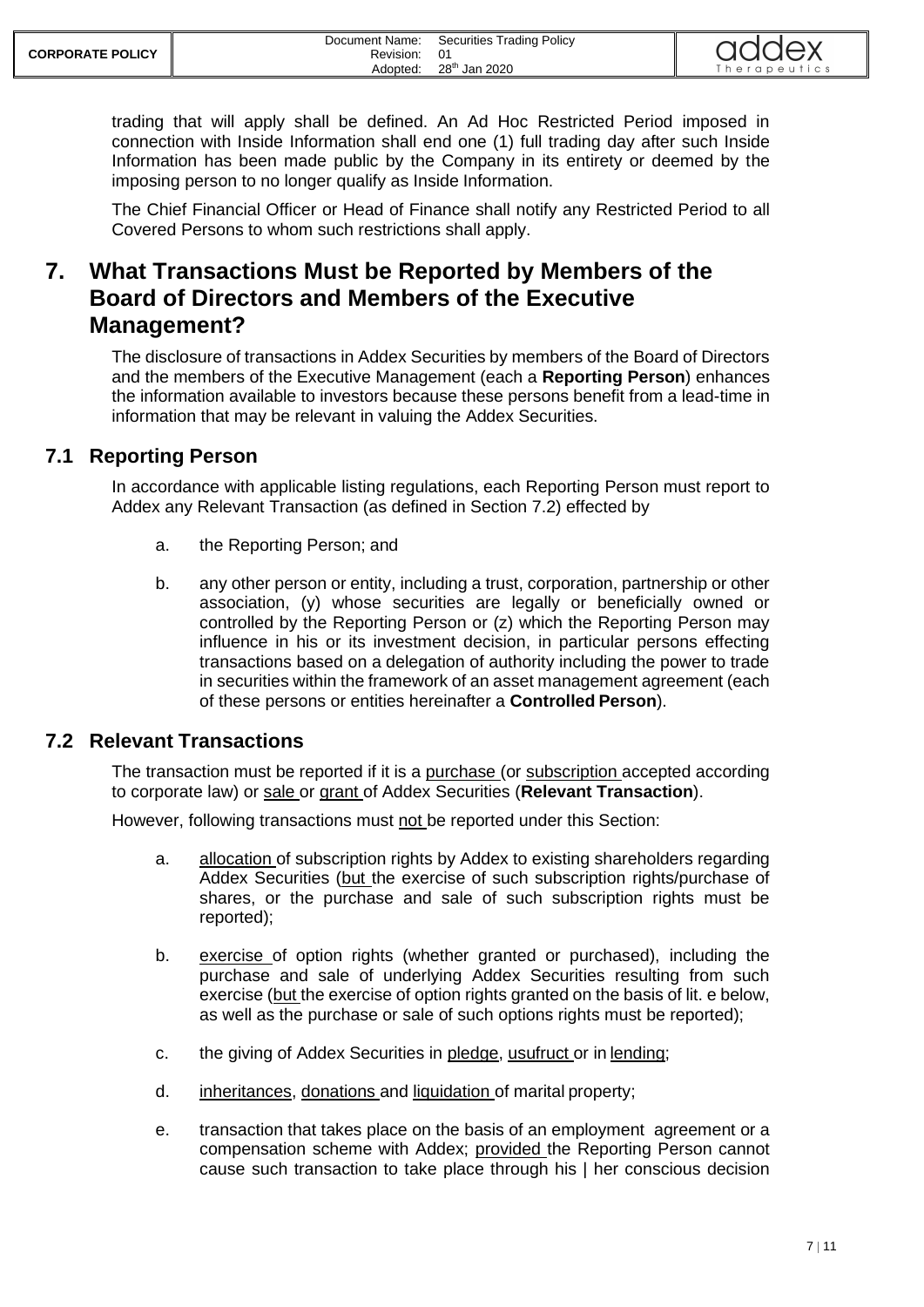(e.g. grant of shares or of options by Addex; however, the exercise of such options must be reported).

#### <span id="page-7-0"></span>**7.3 Reporting Modalities**

Any Reporting Person must report to the Chief Financial Officer and to the Head of Finance any Relevant Transaction in Addex Securities on the second (2<sup>nd</sup>) trading day after executing such Relevant Transaction. Such reporting shall be made on the ad-hoc reporting form provided by Addex and available on the website of the SIX (Annex 2) : [https://www.six-exchange-](https://www.six-exchange-regulation.com/dam/downloads/publication/form/disclosure-of-management-transactions/form-person-subject-to-reporting-obligation-en.pdf) [regulation.com/dam/downloads/publication/form/disclosure](https://www.six-exchange-regulation.com/dam/downloads/publication/form/disclosure-of-management-transactions/form-person-subject-to-reporting-obligation-en.pdf)[of-management-](https://www.six-exchange-regulation.com/dam/downloads/publication/form/disclosure-of-management-transactions/form-person-subject-to-reporting-obligation-en.pdf) [transactions/form-person-subject-to-reporting-obligation-en.pdf.](https://www.six-exchange-regulation.com/dam/downloads/publication/form/disclosure-of-management-transactions/form-person-subject-to-reporting-obligation-en.pdf)

Addex will then publish notifications from Reporting Persons on the web-based SIX Exchange Regulation reporting platform within three (3) trading days after receipt. SIX Exchange Regulation will then publish the notification on its website without revealing the individual's name but indicating the function of the person subject to the disclosure obligation.

### <span id="page-7-1"></span>**8. Sanctions in Case of a Violation of this Policy**

Compliance with this Policy is of utmost importance to any Covered Person and the public perception of the Addex Group.

Any violation of the rules set forth in this Policy will be regarded as a serious disciplinary offense, which entitles the Addex Group to impose sanctions pursuant to the law, regulations of the SIX and/or the relevant (employment) contract on the Covered Person concerned, including termination of the (employment) contract for cause. In addition, violation of these rules, in particular those on insider dealing, may be subject to criminal sanctions (fines and/or imprisonment) under applicable legislation.

It is each Covered Person's responsibility to ensure compliance with the rules set forth herein. In case of doubt, the Chief Financial Officer and/or the Head of Finance shall be consulted.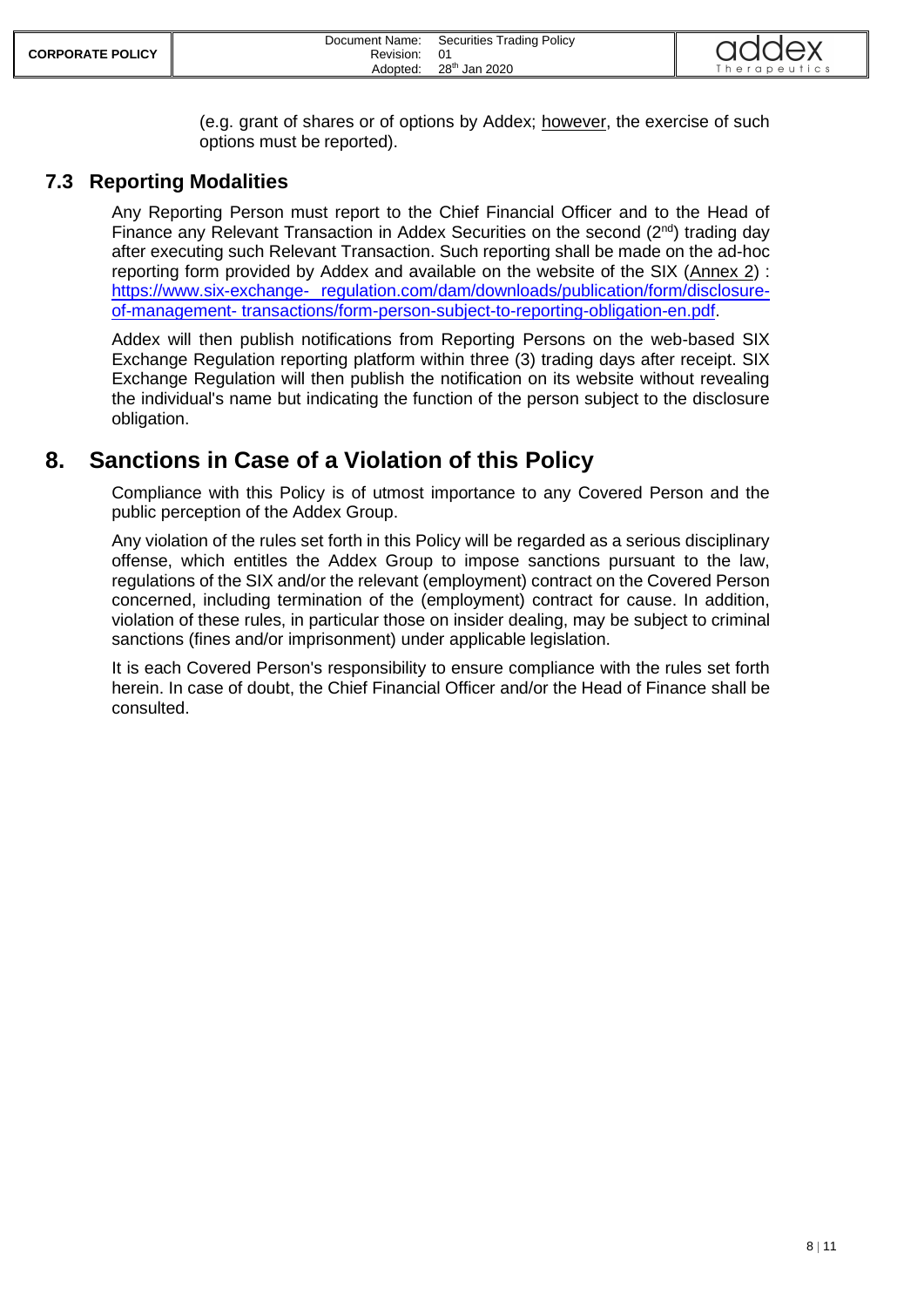## <span id="page-8-0"></span>**Annex 1 - Examples of Inside Information**

*The list below is not exhaustive. In case of doubt whether actual facts amount to Inside Information, the Chief Financial Officer or the Head of Finance should be consulted.*

- Material financial information, including any information about financial results (annual or interim) and significant changes in financial results and/or financial condition;
- Material changes in the structure of Addex, including mergers, substantial acquisitions or disposals (in financial terms or in strategic terms), farreaching restructuring within Addex, significant joint-ventures or changes in assets;
- Changes in the capital structure, including board decisions on capital increases or reductions, changes in dividends or in the rights of shareholders, share buy-backs;
- Material change in Addex's earnings development, unforeseen sharp fall in earnings, surprising large-scale losses or unforeseen and remarkable earnings growth, which substantially change the general financial picture of Addex;
- Important changes in Addex's course of business, including new strategic direction, conclusion or dissolution of strategic alliances, withdrawal of drug on the market, major liability cases or radical market changes, conclusion of material contract;
- Important milestones in drug development, such as (un-)successful completion of a development phase or abandonment of a research program,
- All changes in the top management, i.e. changes within the Board of Directors or changes within the Executive Management
- Resignation or replacement of the auditors;
- Suspension of or drastic reduction in dividend payments, liquidity problems, impending suspension of payments or auditor notification that the company may no longer rely on the auditor's report, all at the level of Addex Ltd;
- Significant developments regarding customers or suppliers, including the acquisition or loss of a significant customer or supplier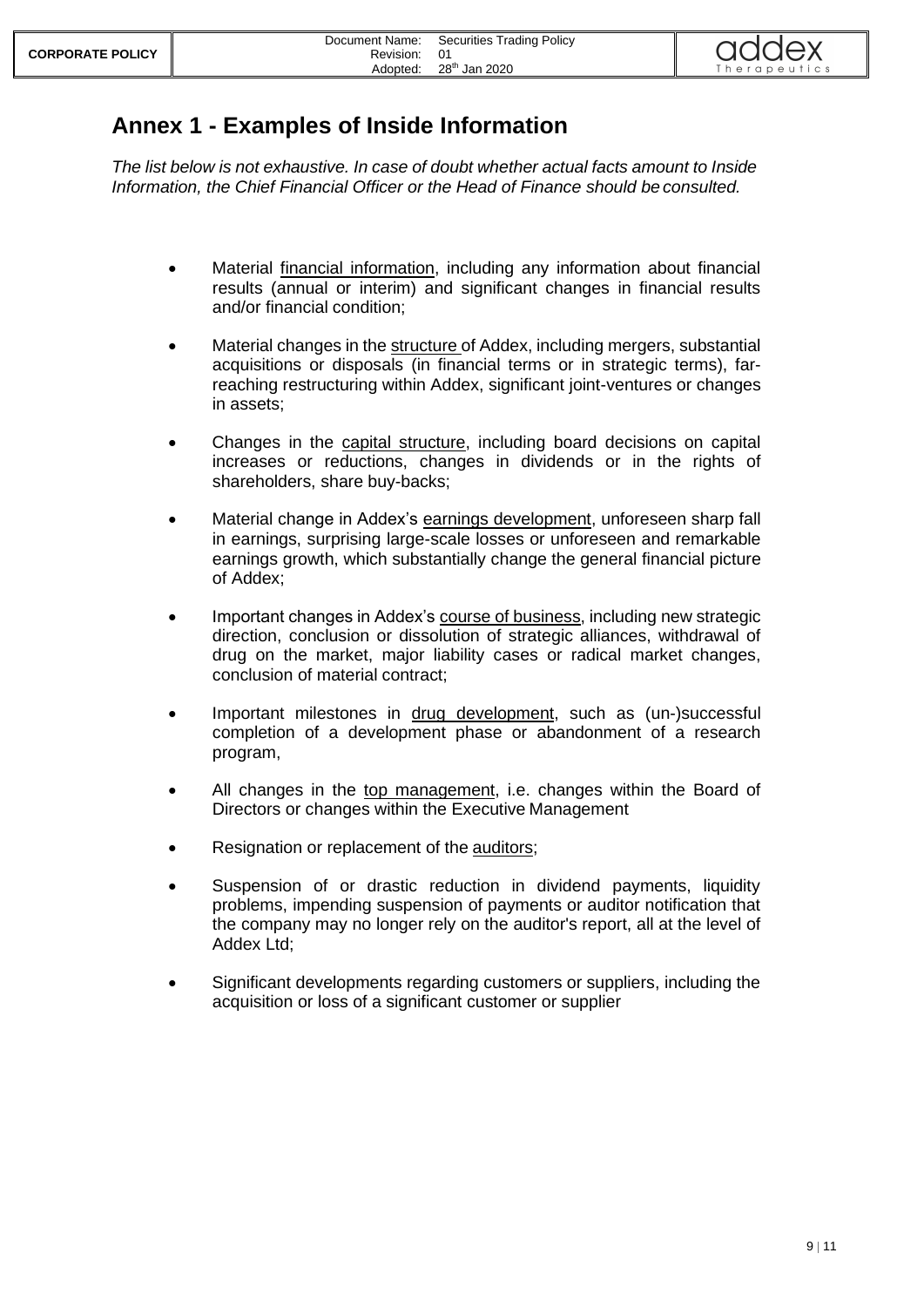

### <span id="page-9-0"></span>**Annex 2 – Example of Management Transaction Reporting Form**

# Publicité des transactions du management

Formulaire de déclaration pour la personne soumise à l'obligation de déclaration

#### Remarques

Conformément à l'art. 56 al. 2 du Règlement de cotation (RC), la personne soumise à l'obligation de déclaration doit informer l'émetteur de sa transaction au plus tard le deuxième jour de bourse après la conclusion de la transaction.

Le présent formulaire peut être utilisé pour la déclaration de la personne soumise à l'obligation de déclaration à l'émetteur. Son usage n'est toutefois pas obligatoire.

Le formulaire ne peut pas être utilisé pour la déclaration de l'émetteur à SIX Exchange Regulation. L'émetteur doit effectuer son annonce à SIX Exchange Regulation via la plateforme d'annonce Internet exclusivement. En revanche, la plateforme d'annonce Internet ne permet pas à la personne soumise à l'obligation de déclaration de transmettre sa déclaration à l'émetteur.

#### Déclaration à l'émetteur par la personne soumise à l'obligation de déclaration

1. Indications sur la personne soumise à l'obligation de déclaration

| Prénom: | Nom de famille: |       |
|---------|-----------------|-------|
|         |                 |       |
| Rue:    |                 | No:   |
|         |                 |       |
| Ville:  | NPA:            | Pays: |
|         |                 |       |

Fonction:

○ Membre exécutif du Conseil d'administration / Membre de la Direction générale

Membre non exécutif du Conseil d'administration

2. Transaction d'une personne proche

La personne proche est:

C une personne physique

O une personne morale